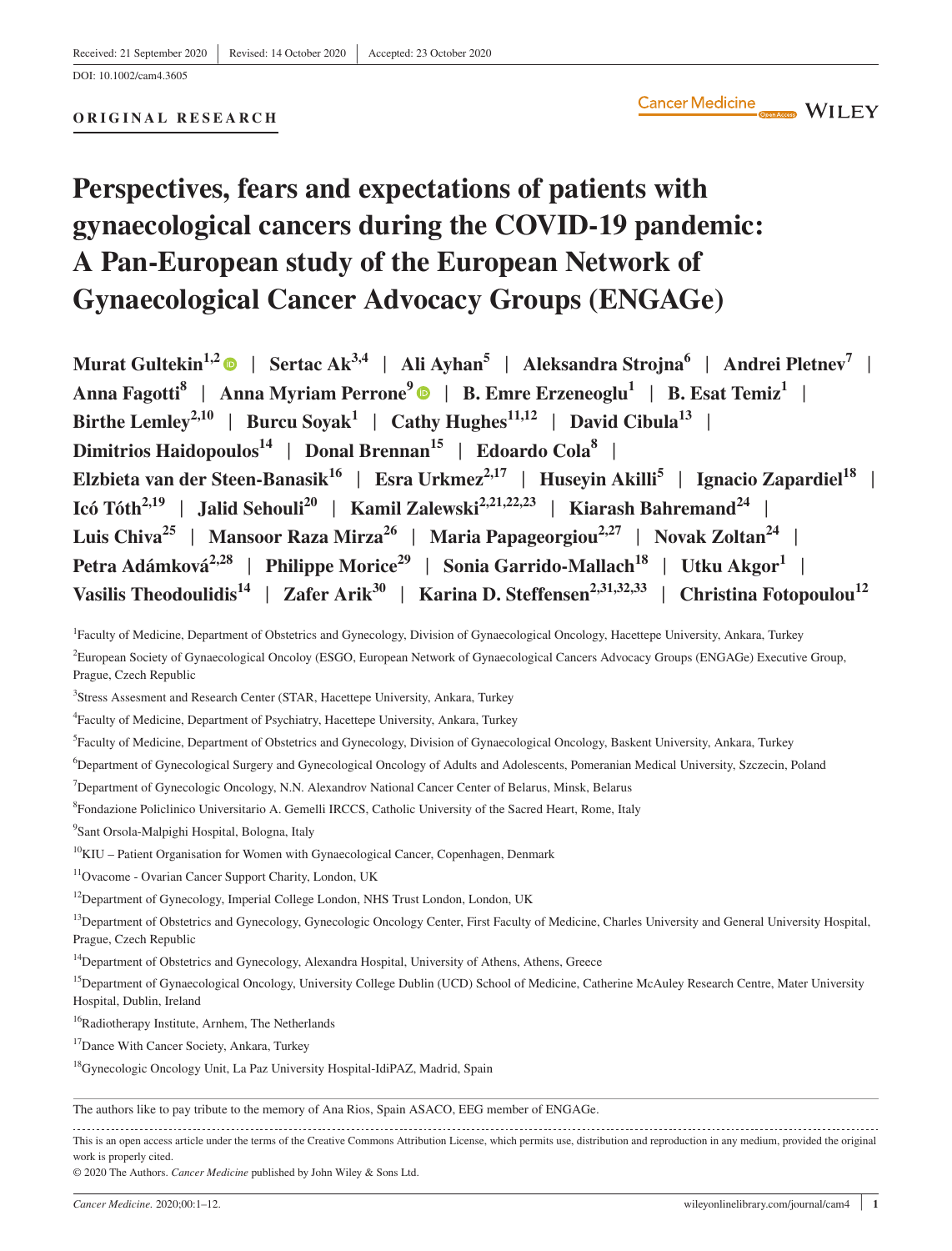# **<sup>2</sup> |** GULTEKIN et al.

19Mallow Flower Foundation, Budapest, Hungary

<sup>20</sup>Department of Gynecology with Center for Oncological Surgery, Charité-University Hospital, Berlin, Germany

<sup>21</sup>Department of Gynecological Oncology, Hollycross Cancer Center, Kielce, Poland

<sup>22</sup>Department of Molecular and Translational Oncology, Maria Sklodowska-Curie National Research Institute of Oncology, Warsaw, Poland

<sup>23</sup>Department of Gynaecological Oncology, Barts Health NHS Trust, London, UK

<sup>24</sup>Department of Gynaecology, National Institute of Oncology, Budapest, Hungary

25Clinica Universidad de Navarra, Madrid, Spain

<sup>26</sup>Department of Oncology, The Finsen Centre, Rigshospitalet - Copenhagen University Hospital, Copenhagen, Denmark

 $27$ K.E.F.I. Cancer Society, Athens, Greece

28Onko Unie Cancer Society, Prague, Czech Republic

<sup>29</sup>Department of Surgery, Institute Gustave Roussy, Villejuif, France

<sup>30</sup>Faculty of Medicine, Department of Medical Oncology, Hacettepe University, Ankara, Turkey

<sup>31</sup>Department of Oncology, Lillebaelt Hospital-University Hospital of Southern Denmark, Vejle, Denmark

 $32$ Department of Regional Health Research, Faculty of Health Sciences, University of Southern Denmark, Odense, Denmark

33Center for Shared Decision Making, Lillebaelt Hospital-University Hospital of Southern Denmark, Vejle, Denmark

#### **Correspondence**

Murat Gultekin, Hacettepe University Faculty of Medicine, Department of Obstetrics and Gynecology, Hacettepe Mahallesi, 06230, Sihhiye, Ankara, Turkey.

Email: [mrtgultekin@yahoo.com](mailto:mrtgultekin@yahoo.com)

#### **Abstract**

**Background:** The impact of the COVID-19 pandemic on European gynaecological cancer patients under active treatment or follow-up has not been documented. We sought to capture the patient perceptions of the COVID-19 implications and the worldwide imposed treatment modifications.

**Methods:** A patient survey was conducted in 16 European countries, using a new COVID-19-related questionnaire, developed by ENGAGe and the Hospital Anxiety & Depression Scale questionnaire (HADS). The survey was promoted by national patient advocacy groups and charitable organisations.

**Findings:** We collected 1388 forms; 592 online and 796 hard-copy (May, 2020). We excluded 137 due to missing data. Median patients' age was 55 years (range: 18–89), 54.7% had ovarian cancer and 15.5% were preoperative. Even though 73.2% of patients named cancer as a risk factor for COVID-19, only 17.5% were more afraid of COVID-19 than their cancer condition, with advanced age (>70 years) as the only significant risk factor for that. Overall, 71% were concerned about cancer progression if their treatment/follow-up was cancelled/postponed. Most patients (64%) had their care continued as planned, but  $72.3\%$  ( $n = 892$ ) said that they received no information around overall COVID-19 infection rates of patients and staff, testing or measures taken in their treating hospital. Mean HADS Anxiety and Depression Scores were 8.8 (range: 5.3–12) and 8.1 (range: 3.8–13.4), respectively. Multivariate analysis identified high HADS-depression scores, having experienced modifications of care due to the pandemic and concern about not being able to visit their doctor as independent predictors of patients' anxiety.

**Interpretation:** Gynaecological cancer patients expressed significant anxiety about progression of their disease due to modifications of care related to the COVID-19 pandemic and wished to pursue their treatment as planned despite the associated risks. Healthcare professionals should take this into consideration when making decisions that impact patients care in times of crisis and to develop initiatives to improve patients' communication and education.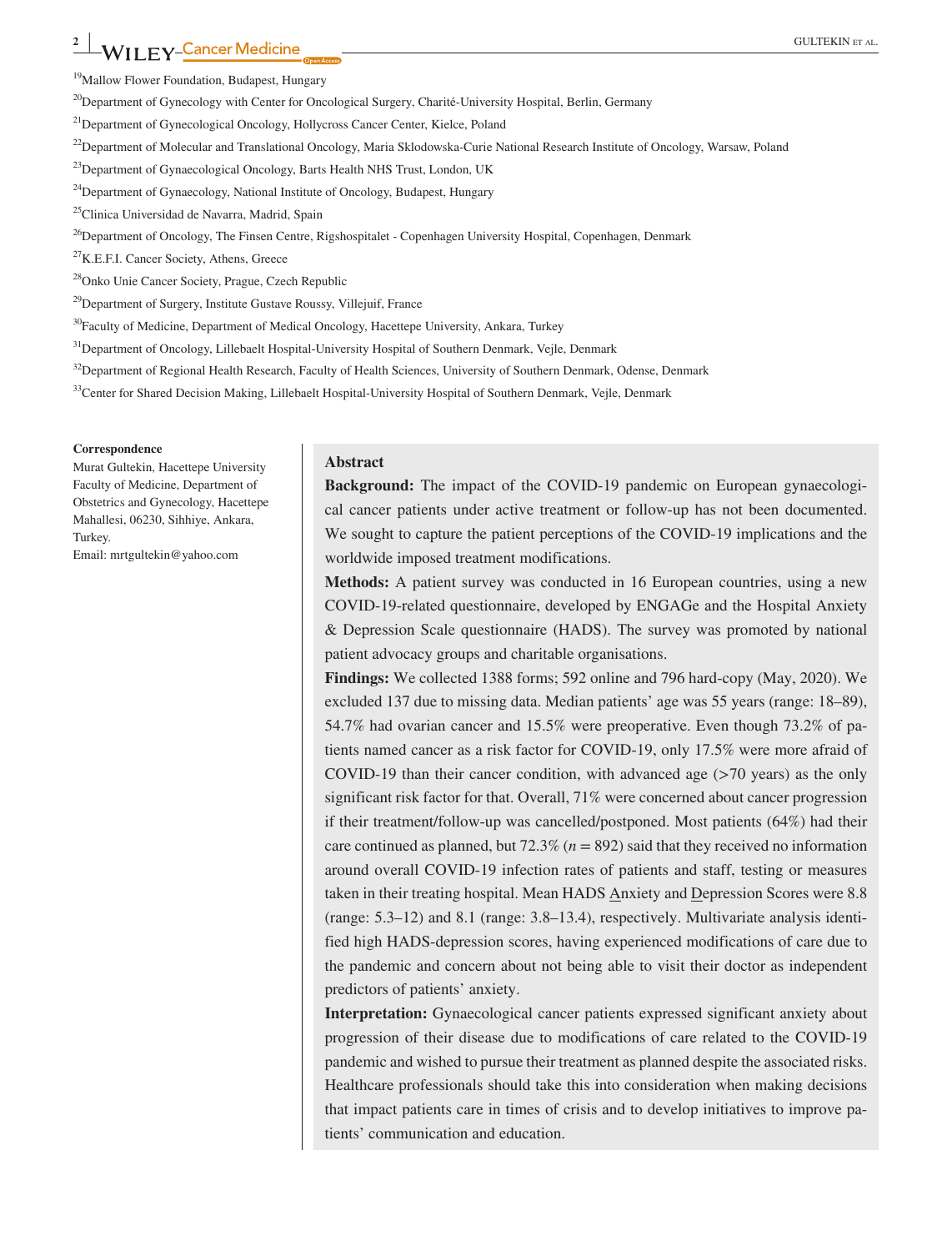#### **KEYWORDS**

anxiety, cancer, COVID-19, depression, EU, expectation, gynaecologic oncology, patients, perspectives

# **1** | **INTRODUCTION**

Our society, and the world as we know it, has been transformed in unprecedented ways by the COVID-19 pandemic. Healthcare systems have been challenged on multiple levels across all continents and modifications of care were urgently undertaken in order to adjust to a dynamic rapidly evolving public health emergency.<sup>1</sup> As demands on physical infrastructure and personnel resources were pushed to their limits, the weakest many vulnerable patient groups, such as those with advanced and chronic cancer conditions, have been most affected.<sup>1-5</sup> The strict rules, introduced by many governments, created priority levels to which patients treatment would have to be modified and in some cases postponed, to facilitate the rapidly developing healthcare restrains and to increase the availability for patients with COVID-19. $6-13$  Overall the considerable higher demands for intensive care monitoring and ventilation of cancer versus non-cancer patients, led a common fear among clinicians and regulators about that many healthcare systems would be overrun.<sup>14-16</sup>

Moreover, discouraging experiences from China<sup>14,15</sup> and additional international studies, $16$  demonstrated a significant increase in COVID-19-related morbidity and mortality in cancer patients under active treatment. Surgical mortality in cancer patients who develop peri-operative COVID-19 has been reported to be as high as  $25\%$ , <sup>14-16</sup> which led to the postponement and modification of surgical and chemotherapy protocols during the peak of the pandemic.

Gynaecological cancers represent a major part of the total cancer burden in women. $17$  It is estimated that each year half a million deaths are caused worldwide by ovarian-, cervical-, endometrial and vulva-/ vaginal cancers with an incidence of over one million new cases.<sup>18</sup> All major gynae-oncology societies released consistent recommendations to minimise the staff, family and patient exposure to the virus at the onset of the pandemic. Significant modifications of the main treatment pathways such as postponing elective surgeries, increasing rates of neo-adjuvant chemotherapy in advanced disease, reducing/ stopping surgery at relapse and postponing routine follow-up/surveillance visits with transition to telemedicine/ web-based consultation were also introduced.<sup>6-13</sup>

The urgency of the situation required dynamic decision-making processes across all levels, with little or no time to incorporate or even consider any patients perspectives. However, increasing cancer deaths are likely to be a major outcome of this pandemic and it is critical that the patients voice is expressed and presented in a public forum, so that we can learn from this episode and plan for future waves of COVID-19 or similar crisis.<sup>19</sup> Under this perspective, the European Network of Gynaecological Cancer Advocacy Groups (ENGAGe), a network established by ESGO, conducted a survey among gynaecological cancer patients across Europe to capture how women with gynaecological cancers perceived the modifications of care and impact of the pandemic on their personal journey.

#### **2** | **METHODS**

#### **2.1** | **Patients and set up**

This is a prospective survey study conducted in 16 European countries (France, United Kingdom [UK], Italy, Spain, Greece, Turkey, Czech Republic, Germany, Netherlands, Denmark, Poland, Serbia, Hungary, Belarus, Ireland and Finland), online and on paper, between 1st and 30th of May 2020. All patients above 18 years of age with gynaecological cancers of any stage, histology and type were eligible to participate as long as they were still under active treatment or surveillance. Depending on the stage of their treatment journey, patients were divided into three categories: type 1 with a diagnosis of primary or recurrent cancer scheduled for surgery; type 2 when receiving chemotherapy and/or radiotherapy for primary or recurrent disease (neoadjuvant chemotherapy and maintenance targeted treatment was included here) and type 3 when under routine oncologic follow-up. Patients under palliative care alone at home or in the community were not included into this study. Since we evaluated anxiety and depression scales, we excluded all patients who had a previous diagnosis of a psychiatric disorder, unrelated to their cancer diagnosis, that required medication such as bipolar disorder or schizophrenia. Ethical committee approval of the study was obtained from the Hacettepe University (16969557-580) in Turkey and a consortium protocol was sent to all participating countries for local ethical approval as per each country's regulations. When the study was promoted online via social media from patients Charities, no additional ethical approval was required. The survey was completely anonymous and no personal identification information in any form like name, initials or date of birth was requested or recorded.

#### **2.2** | **Development of the survey**

The survey study consisted of two parts: one COVID-19 related (sections A and B) and the well-established and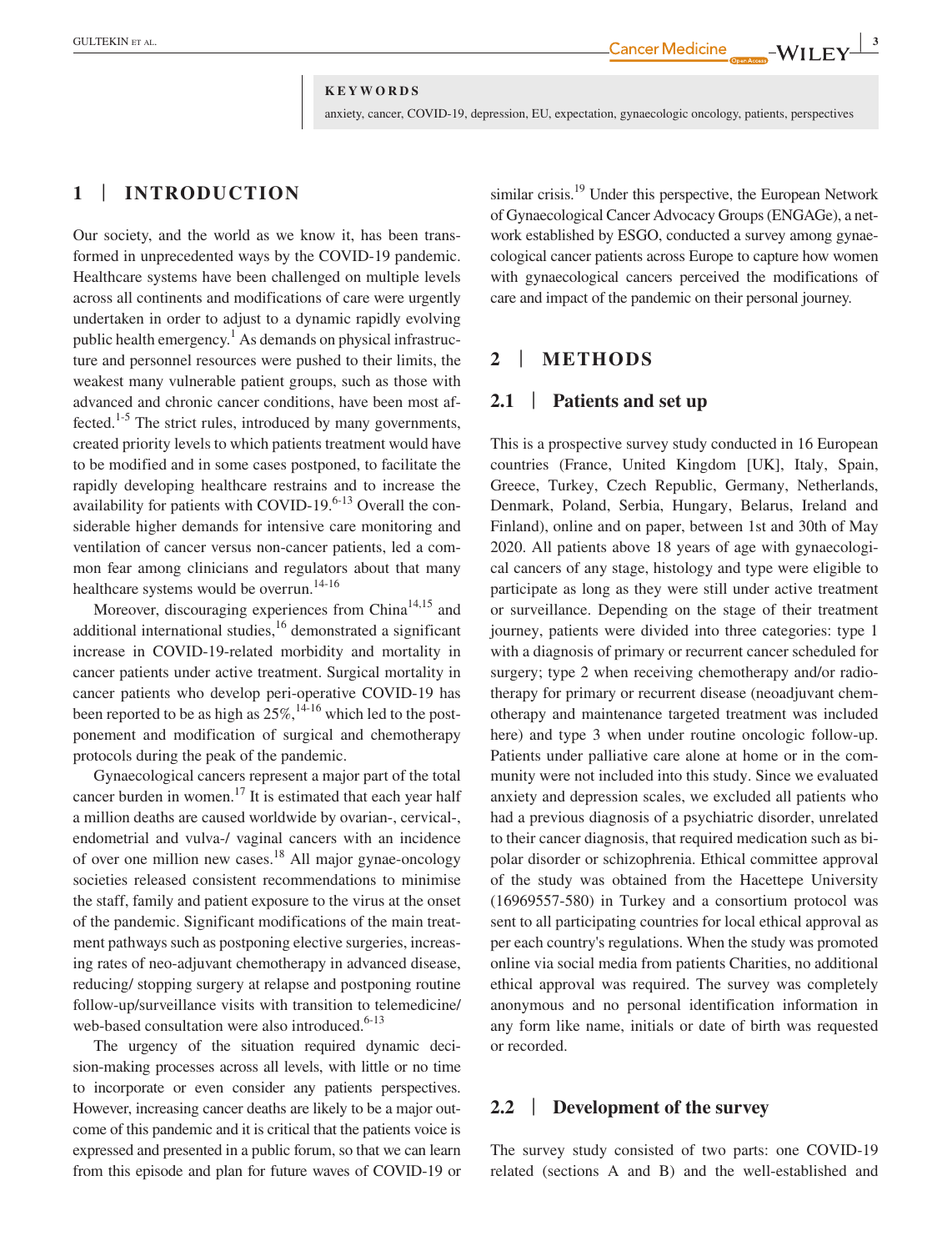validated 14-item Hospital Anxiety and Depression Scale  $(HADS)$ .<sup>20,21</sup> Sections A and B were developed by the investigators in the Hacettepe University including gynaecological and medical oncologists and psychiatrists. A full copy of the survey questionnaire in English is found in the supplement of this article. In order to apply the survey in different European countries, sections A and B were translated by local ESGO clinicians and ENGAGe members. A validated HADS form is available in 115 languages and, therefore, suitable for researchers internationally. The use of the HADS questionnaire is licenced by GL Assessment Ltd., Swindon, UK. A licence agreement was completed and a user fee was paid for the validated translations required for the present study. The HADS is a self-report rating scale of 14 items on a 4-point Likert scale (range 0–3). It is designed to measure anxiety and depression (seven items for each subscale). Some questions determine anxiety while the others determine depression. HADS-questionnaires have a maximum score of 21. Scores of  $\geq$ 11 on either subscale are considered to be a significant 'case' of psychological morbidity (abnormal), while scores of 8–10 represents 'borderline' and 0–7 'normal' (healthy individuals).

To ensure applicability, the initially developed draft was circulated among the ENGAGE executive committee that included three clinicians and five gynaecological cancer survivors from different European countries for their feedback. The survey was then sent to all national ENGAGe member organisations (>40) for final feedback and comments, to ensure Pan-European patient involvement in the development and applicability of the COVID-19-related questionnaire. ENGAGe organisations were specifically asked to assess the intelligibility and comprehensibility of the questions in local lay language. Once the survey was finalised, it was uploaded to the internet as an online questionnaire (Survey Monkey) and, therefore, both online and hard copy surveys were available to the participants. The final version of the survey is presented in Data S1 of this article.

## **2.3** | **Distribution and promotion of the survey**

At an executive board level, ENGAGe and the investigators ensured that no unnecessary or additional hospital or clinic visits occurred just for the purposes of the survey. Depending on the local needs, customs and system modifications of each country, surveys were distributed to the patients via different channels either through the treating clinical team or via the national patient charities and advocacy groups. Individual patients also promoted the survey link via social media platforms and patient forums. In the countries where the online survey was not available in the local language, the online survey link in English was uploaded together with a

translated document file, so that patients had access also to the translated version via the social media channels of the local ENGAGe organisations. ENGAGe members additionally organised online live broadcast tele-conferences for their members to explain and assist in any questions regarding the online survey (2.9% of the whole study population). All these measures were undertaken to overcome any barriers induced by social isolation, language or technical difficulties especially faced by elderly patients.

#### **2.4** | **Statistical analysis**

The online survey data were automatically collected from the server. Hard copy survey data were entered by the local study investigators into excel or SPPS forms and sent centrally for analysis. Questionnaires with two or more missing or invalid question items were excluded from the study.

Multivariate logistic regression analysis was used to determine predictors of 'having severe anxiety', 'having severe depression' and 'expressing more fear from COVID-19 compared to cancer'. These dependent variables were coded as categorical variables (0 and 1). The independent variables that took place in the Regression model were established as ordinal. All of the Likert-type questions were categorised into two; according to the study aims strongly disagree, disagree and nor agree or disagree were coded as '0'; while the agree and strongly agree were coded as '1'. For all variables in the equation Odds ratios and lower and upper levels of 95% of Confidence intervals were calculated and the Odds ratios assumed as statistically meaningful *p* values' lower than 0.05. All data were collected and evaluated with Microsoft Excel and SPSS version 25.0. (IBM Corp.).

## **3** | **RESULTS**

#### **3.1** | **Patients population**

A total of 1388 survey forms were collected from 1st May 2020 to 31st May 2020; 592 were completed online and 796 on hard copy. Of those, 137 were excluded due to missing data in ≥2 question items. No patients were excluded due to a concomitant unrelated psychiatric disorder. A total of 1251 questionnaires were included in the final analysis. We did not collect the number of patients who have refused the online or hard copy surveys.

Median patients age was 55 years (range: 18–89). Only 32 women were younger than 30 years (2.6%) and 141 (11.3%) belonged to the elderly group of 70 years of age or older. COVID-19 measures were strictly applied for elderly patient population globally (>70 years) and the risk of COVID-19 associated mortality is exponentially increasing in patients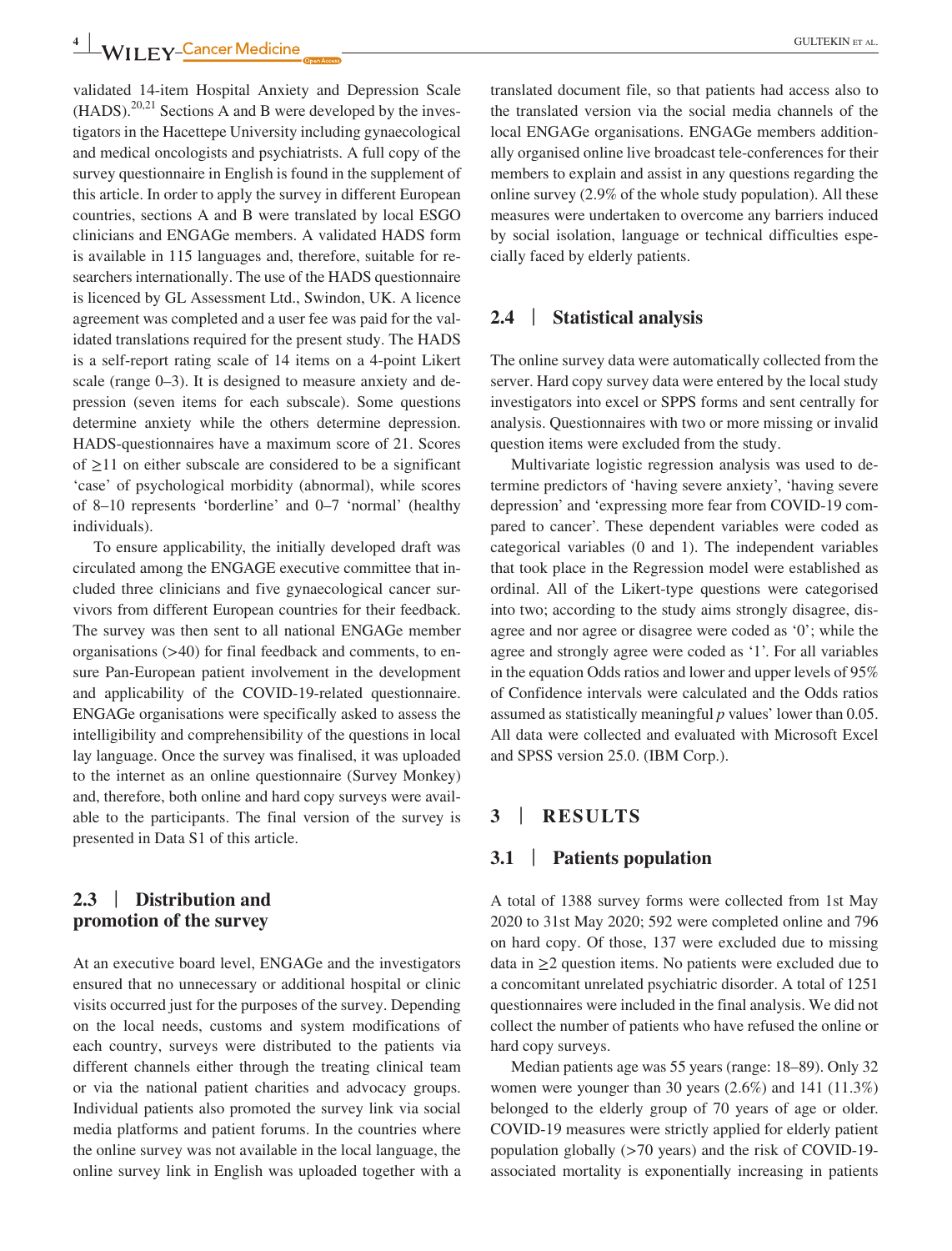| Receiving chemotherapy or radiotherapy, before or after surgery, for primary or recurrent disease); Type 3: Not receiving any treatment, only on follow-up) |                          |                                        |                                           |                |                                        |                                        |                  |                                |                                        |                                        |                    |                      |                                        |                                        |                       |           |                                        |                     |
|-------------------------------------------------------------------------------------------------------------------------------------------------------------|--------------------------|----------------------------------------|-------------------------------------------|----------------|----------------------------------------|----------------------------------------|------------------|--------------------------------|----------------------------------------|----------------------------------------|--------------------|----------------------|----------------------------------------|----------------------------------------|-----------------------|-----------|----------------------------------------|---------------------|
|                                                                                                                                                             | <b>Belarus</b><br>$(\%)$ | Czech<br>$(\%)$                        | Republic Denmark France Finland<br>$(\%)$ | $(\%)$         | $(\%)$                                 | Germany<br>(%)                         | Greece<br>$(\%)$ | Hungary<br>(%)                 | Ireland<br>$(\%)$                      | Italy $(\%)$                           | Netherlands<br>(%) | Poland $(\%)$ $(\%)$ | Serbia                                 | Spain<br>$(\%)$                        | Turkey<br>$(\%)$      | UK $(%)$  | <b>Other</b><br>$(\%)$                 | Total<br>$(\%)$     |
| <30 Years<br>Age                                                                                                                                            | 1(0.1)                   | $2\ (0.2)$                             | (0)                                       | (0)            | $\begin{pmatrix} 0 \\ 0 \end{pmatrix}$ | (0.2)<br>$\mathcal{L}$                 | 2(0.2)           | 5(0.4)                         | $\begin{matrix} 0 \\ 0 \end{matrix}$   | 7(0.6)                                 | 0(0)               | 1(0.1)               | $\begin{pmatrix} 0 \\ 0 \end{pmatrix}$ | 4(0.3)                                 | 4(0.3)                | 4(0.3)    | $\begin{matrix} 0 \\ 0 \end{matrix}$   | 32(2.6)             |
| 30-70 Years                                                                                                                                                 | 56(4.5)                  | 11(0.9)                                | 31(2.5)                                   |                | 24 (1.9) 14 (1.1)                      | (3.1)<br>$\mathcal{E}$                 | 108(8.6)         | 149 (11.9)                     | 40(3.2)                                | 140 (11.2)                             | 35(2.8)            | 121(9.7)             | 12(1)                                  | 89 (7.1)                               | 105(8.4)              | 79 (76.3) | 25(2)                                  | 1078 (86.2)         |
| >70 Years                                                                                                                                                   | $2\ (0.2)$               | (0)                                    | 16(0.5)                                   | 2(0.2) 0(0)    |                                        | (0.1)                                  | 23(1.8)          | 11(0.9)                        | 2(0.2)                                 | 14(1.1)                                | 4(0.3)             | 20(1.6)              | (0)                                    | 16(1.3)                                | 24 (1.9)              | 10(0.8)   | 6(0.5)                                 | 141 (11.3)          |
| Total                                                                                                                                                       | 59 (4.7)                 | 13(1)                                  | 37(3)                                     |                | 26 (2.1) 14 (1.1)                      | (3.4)<br>$\ddot{c}$                    |                  | 133 (10-6) 165 (13-2)          | 42 (3-4)                               | 161 (12.9)                             | 39(3.1)            | 142 (11.4)           | 12(1)                                  |                                        | 109 (8-7) 133 (10-6)  | 93 (7.4)  |                                        | 31 (2.5) 1251 (100) |
| Diagnosis                                                                                                                                                   |                          |                                        |                                           |                |                                        |                                        |                  |                                |                                        |                                        |                    |                      |                                        |                                        |                       |           |                                        |                     |
| Ovarian                                                                                                                                                     | 14(1.1)                  | 9(0.7)                                 | 24(1.9)                                   | 16(1.3) 8(0.6) |                                        | (2.5)<br>$\overline{31}$               | 61(4.8)          | 63(5)                          | 19(1.5)                                | 110 (69.1)                             | 19(1.5)            | 60(4.8)              | (0)                                    | 36 (2.9)                               | 71(5.6)               | 70(5.5)   |                                        | 16(1.3) 627(50.1)   |
| Uterine                                                                                                                                                     | 11(0.9)                  | $\begin{pmatrix} 0 \\ 0 \end{pmatrix}$ | (0)                                       | 4(0.3)         | $2\ (0.2)$                             | $\odot$<br>$\circ$                     | 35 (2.8)         | 13(1)                          | 5(0.4)                                 | 28 (17.6)                              | 5(0.4)             | 50(3.9)              | (0)                                    | 44 (3.5)                               | 20(1.6)               | 4(0.3)    | 3(0.3)                                 | 224 (17.9)          |
| Cervical                                                                                                                                                    | 27(2.1)                  | $1\left( 0.1\right)$                   | 3(0.3)                                    | 2(0.2)         | 2(0.2)                                 | (0.3)<br>3                             | 23(1.8)          | 47 (3.7)                       | 4(0.3)                                 | 18 (11.3)                              | 8(0.6)             | 21(1.7)              | $1(0.1)$                               | 24 (1.9)                               | 9(0.7)                | 2(0.2)    | 3(0.3)                                 | 198 (15.8)          |
| Others                                                                                                                                                      | 5(0.4)                   | 3(0.3)                                 | $1(0.1)$                                  | 4(0.3)         | $2\ (0.2)$                             | (0.2)<br>$\mathcal{L}$                 | 11(0.9)          | 4(3.2)                         | 4(0.3)                                 | 3(2)                                   | 2(0.2)             | 7(0.6)               | 10(0.8)                                | 5(0.4)                                 | 12(1)                 | 13(1)     | (0.6)                                  | 96 (7.6)            |
| Missing                                                                                                                                                     | 2(0.2)                   | (0)                                    | 9(0.7)                                    | $\ddot{0}$ (0. | 0(0)                                   | (0.5)<br>$\circ$                       | 3(0.3)           | 38(3)                          | 10(0.8)                                | 2(0.2)                                 | 5(0.4)             | 4(0.3)               | $1(0.1)$                               | $\begin{pmatrix} 0 \\ 0 \end{pmatrix}$ | 21(1.7)               | 4(0.3)    | 1(0.1)                                 | 106(8.4)            |
| Total                                                                                                                                                       | 59 (4.7)                 | 13(1)                                  | 37(3)                                     |                | $26(2.1)$ 14 (1.1)                     | (3.4)<br>42                            |                  | 133 (10.6) 165 (13.2) 42 (3.4) |                                        | 161 (12.9)                             | 39(3.1)            | 142 (11.4)           | 12(1)                                  |                                        | $109(8.7)$ 133 (10.6) | 93 (7.4)  |                                        | 31 (2.5) 1251 (100) |
| Treatment                                                                                                                                                   |                          |                                        |                                           |                |                                        |                                        |                  |                                |                                        |                                        |                    |                      |                                        |                                        |                       |           |                                        |                     |
| Type-1                                                                                                                                                      | 25(2)                    | $1\left( 0\text{-}1\right)$            | (0)                                       | 7(0.6) 0(0)    |                                        | (0.5)<br>5                             | 45 (3.6)         | 12(1)                          | 3(0.3)                                 | 37 (2.9)                               | 3(0.3)             | 17(1.3)              | $\begin{pmatrix} 0 \\ 0 \end{pmatrix}$ | 13(1)                                  | 6(0.5)                | 6(0.5)    | 4(0.3)                                 | 185 (14.7)          |
| Type-2                                                                                                                                                      | $15(1-2)$                | $6(0.5)$                               | 17(1.3)                                   | 13(1)          | 5(0.4)                                 | (1.8)<br>Z                             | 50(4)            | 61(4.9)                        | 11(0.9)                                | 89 (7.1)                               | 21(1.7)            | 32(2.5)              | 10(0.8)                                | 33 (2.6)                               | 107(8.5)              | 43 (3-4)  | $17(1.3)$ 553 $(44.2)$                 |                     |
| Type-3                                                                                                                                                      | 3(0.3)                   | 5(0.4)                                 | 18 $(1.4)$                                | 6(0.5)         | $8(0.6)$                               | $\ominus$<br>$\Xi$                     | 38(3)            | 85 (6.8)                       | 28 (2.2)                               | 35(2.8)                                | 13(1)              | 91(7.2)              | 2(0.2)                                 | 63(5)                                  | 5(0.4)                | 40(3.2)   | 10(0.8)                                | 463 (38.5)          |
| Missing                                                                                                                                                     | 16(1.3)                  | $1 \, (0.1)$                           | $2\ (0.2)$                                | (0)            | $1(0.1)$                               | $\begin{pmatrix} 0 \\ 0 \end{pmatrix}$ | (0)              | 7(0.6)                         | $\begin{pmatrix} 0 \\ 0 \end{pmatrix}$ | $\begin{pmatrix} 0 \\ 0 \end{pmatrix}$ | 2(0.2)             | 2(0.2)               | $\begin{pmatrix} 0 \\ 0 \end{pmatrix}$ | 0(0)                                   | 15(1.2)               | 4(0.3)    | $\begin{pmatrix} 0 \\ 0 \end{pmatrix}$ | 50 (3.9)            |
| Total                                                                                                                                                       | 59 (4.7)                 | 13(1)                                  | 37(3)                                     |                | $26(2.1)$ 14 (1.1)                     | $(3-4)$<br>42                          |                  | 133 (10-6) 165 (13-2)          | 42 (3.4)                               | 161 (12.8)                             | 39(3.1)            | 142(11.4)            | 12(1)                                  |                                        | 109 (8.7) 133 (10.6)  | 93 (7.4)  | 31 $(2.4)$                             | 1251 (100)          |
| <b>HADS</b> Depression<br>(Mean Score)                                                                                                                      | 5.7                      | 8.2                                    | 3.8                                       | 6.4            | 7.4                                    | 5.9                                    | $6-6$            | 5.5                            | 6.3                                    | 11.5                                   | 5.3                | 13.4                 | 7.5                                    | 6.8                                    | 6(0.5)                | 7.2       | 8.3                                    | $\overline{\cdot}$  |
| (Mean Score)<br><b>HADS</b> Anxiety                                                                                                                         | 6.9                      | 9.9                                    | 5.3                                       | 7.6            | 8.3                                    | 8.3                                    | 7.9              | 7.5                            | 7.4                                    | 10.8                                   | $6-6$              | 12.0                 | 8.9                                    | 8.3                                    | 9.2                   | 9.4       | 8.6                                    | 8.8                 |

TABLE 1 Demographics and HADS scores of patients per country of origin. (Type 1: Preoperative patients—surgery is planned for a new diagnosis of cancer or recently recurred cancer; Type 2: **TABLE 1** Demographics and HADS scores of patients per country of origin. (Type 1: Preoperative patients––surgery is planned for a new diagnosis of cancer or recently recurred cancer; Type 2:  $-WILEY$ **5**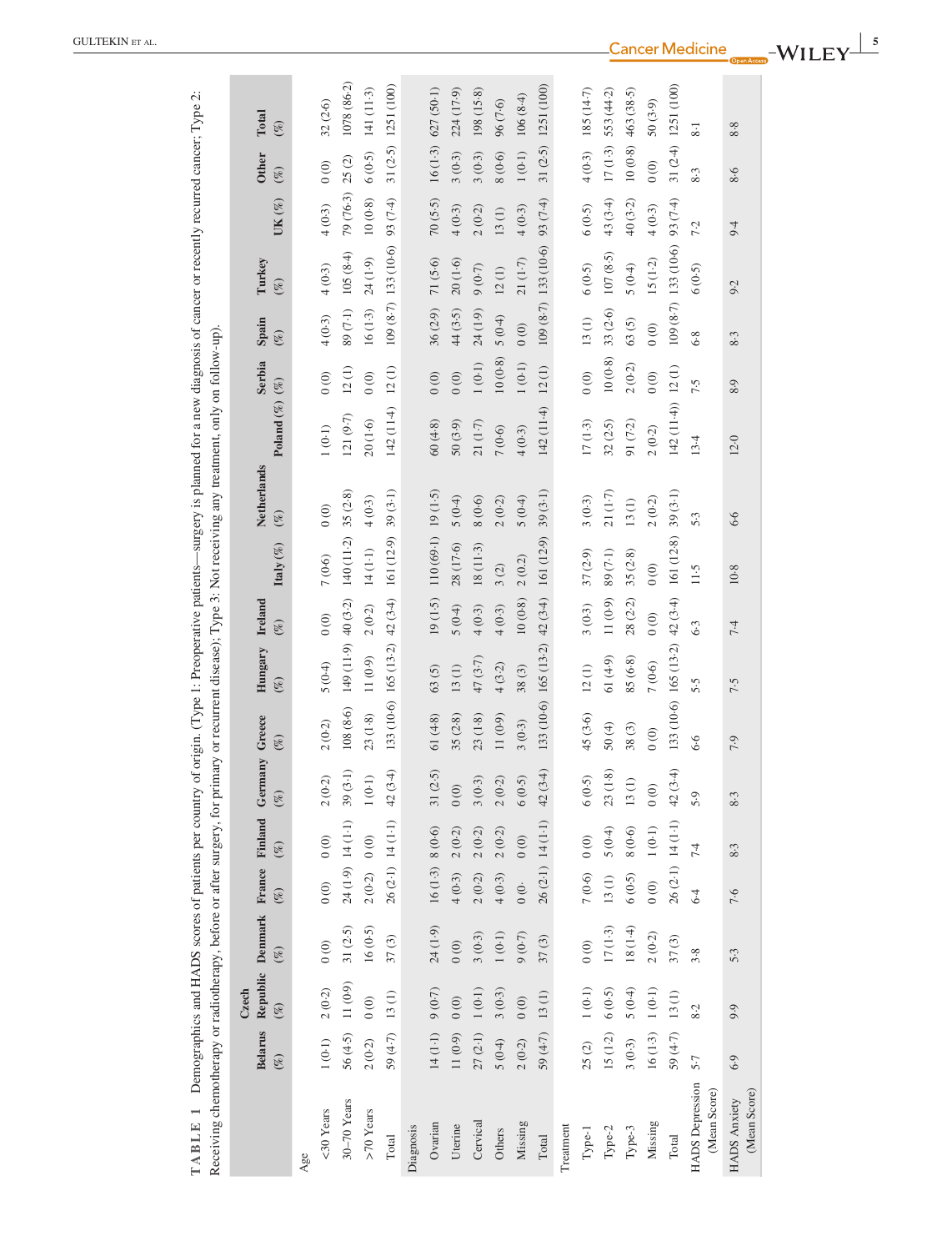**TABLE 2** COVID-19-related fears of patients with gynaecological cancers during the COVID-19 pandemic.

| <b>GULTEKIN ET AL.</b> |  |  |
|------------------------|--|--|
|------------------------|--|--|

| <b>Ouestion/answer</b>                                                                                          | <b>Strongly disagree or disagree</b><br>$\%$ (N) | Neither agree nor disagree<br>$\%$ (N) | <b>Strongly agree or agree</b><br>$\%$ (N) |
|-----------------------------------------------------------------------------------------------------------------|--------------------------------------------------|----------------------------------------|--------------------------------------------|
| T'm more afraid of cancer compared to<br>COVID'                                                                 | $17.5\%$ (211)                                   | 23.7% (289)                            | 58.8% (708)                                |
| I think cancer patients have a higher risk of<br>COVID infection'                                               | $10.6\%$ (130)                                   | $16.3\%$ (201)                         | 73.2\% (901)                               |
| I think that chemotherapy suppresses<br>the immune system and creates a<br>predisposition for COVID infection'  | $8.8\%$ (107)                                    | 14.9\% (181)                           | 76.3% (928)                                |
| 'I am afraid of getting COVID infection<br>from the hospital setting while receiving<br>my treatment/follow-up' | 24.4\% (296)                                     | $22.6\%$ (274)                         | 53.1% (644)                                |
| If am concerned about the progression of<br>my disease if my treatment/follow-up is<br>cancelled/postponed'     | 14.5% (177)                                      | 14.5% (177)                            | 71.0% (864)                                |

**TABLE 3** Risk factors for more 'being more afraid of COVID compared to cancer': multivariate analysis (logistic regression).

|                                                                                                                                          | <b>Odds</b> | 95% Confidence<br>interval |              |                |
|------------------------------------------------------------------------------------------------------------------------------------------|-------------|----------------------------|--------------|----------------|
| <b>Variable</b>                                                                                                                          | ratio       | Lower                      | <b>Upper</b> | <i>p</i> value |
| Age $(\geq 70 \text{ vs.} < 70 \text{ years})$                                                                                           | 4.09        | 2.01                       | 8.32         | < 0.001        |
| Type of treatment (1 or<br>$2 \text{ vs. } 3)$                                                                                           | 0.68        | 0.38                       | 1.21         | 0.19           |
| Ovarian cancer (yes vs.<br>no)                                                                                                           | 1.12        | 0.60                       | 1.90         | 0.68           |
| Additional comorbidities<br>(yes vs. no)                                                                                                 | 1.53        | 0.91                       | 2.58         | 0.11           |
| Experienced<br>modification of care<br>due to the pandemic<br>(of any type) (yes<br>vs. no)                                              | 1.29        | 0.74                       | 2.24         | 0.37           |
| Presence of COVID-19<br>infected individuals<br>(patients or doctors)<br>in the hospital where<br>the patient is treated<br>(yes vs. no) | 0.8         | 0.44                       | 1.45         | 0.45           |

over 70 years compared to younger ones. For that reason, we wished to evaluate whether this had any impact on the patient's perception and anxiety levels. Furthermore, many gynaecological oncology papers use the cut off of 70 years to define surgical morbidity in elderly patients versus the younger ones.<sup>22</sup>

The highest number of patients came from Hungary  $(n = 165; 13.2\%)$ , while 7 of the participating countries recruited at least 100 patients or more, so that we ensured geographical balance within Europe. The majority of the patients ( $n = 627$ ; 54.8%) had ovarian cancer, 224 (19.6%) uterine/ endometrial cancer, 198 (17.3%) cervical cancer and the remaining 96 (8.4%) patients had other rarer types. Regarding stage of their treatment journey, 185 (15.4%) were preoperative (Type-1); 553 (46.1%) patients reported receiving chemotherapy or radiotherapy for primary or recurrent disease (Type-2) and 463 (35.6%) patients were on follow-up surveillance programmes (Type-3). A total of 554 patients (44.3%) reported having at least one co-morbidity. Of these, 182 (14.8%) patients had two; and 100 (8.1%) three or more co-morbid conditions. Only 134 (10.7%) of the patients reported current use of anti-depressant medication. Demographics of the study population are presented in Table 1.

#### **3.2** | **COVID-19-related analysis and patients' views**

Even though the vast majority of women  $(n = 901, 73.2\%)$ thought that cancer patients were at higher risk of a COVID-19 infection mainly due to chemotherapy-induced suppression of their immune system; only a minority of them  $(n = 211; 17.5%)$  were actually more afraid of COVID-19 than their pre-existing malignant diagnosis. Most patients  $(n = 864; 71\%)$  were concerned that their cancer would progress as a result of delay or cancellation of their treatment or oncologic follow-up. Approximately half of the patients (53.1%) expressed their fear of contracting COVID-19 from the hospital or clinic while receiving their oncologic treatment or follow-up (Table 2).

In the multivariate, regression analysis, advanced age of 70 years or older was the only risk factor for 'being more afraid of COVID-19 compared to cancer'; whereas other factors such as being on active treatment or just surveillance, having additional comorbidities, having metastatic disseminated disease such as ovarian cancer, knowing that other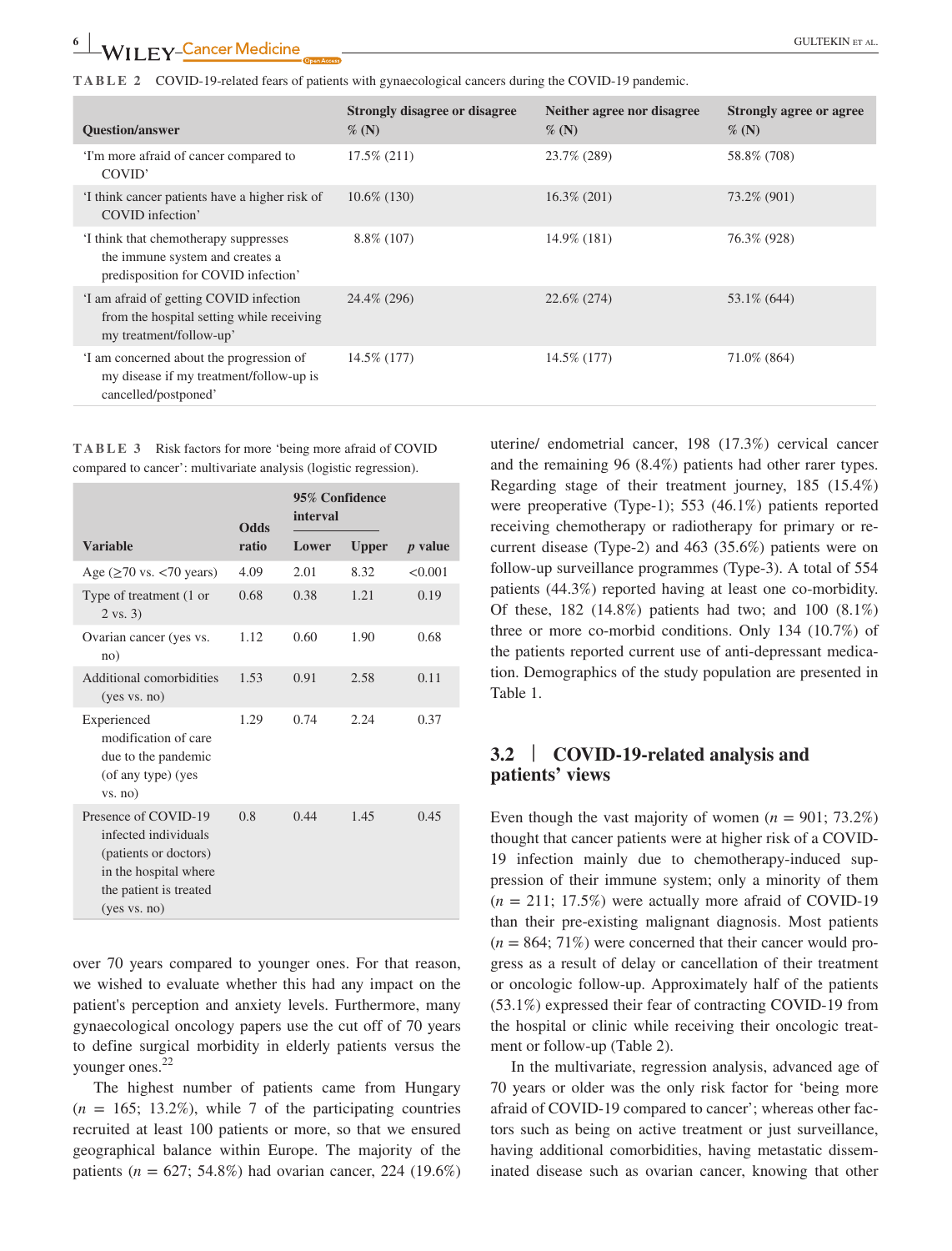EXTERIN ET AL. *Cancer Medicine \_\_\_\_WII F.* **Y<sup>\_7</sup>** 

COVID-19-infected individuals (doctors or patients) were present in the treating hospital and having experienced modification of care due to the pandemic, did not have any significant effect on the patients fear of the pandemic over cancer (Table 3).

In terms of impact of the COVID-19 pandemic on patients care;  $64\%$  ( $n = 772$ ) stated that their care continued as previously planned despite the pandemic, while only 89 (7.4%) patients reported not attending their treatment/ follow-up appointments due to fear of COVID-19 infection. Also, a rather small minority ( $n = 156$ ; 12.9%) stated that they wanted to go themselves, but their doctors cancelled their appointments and 96 (7.9%) patients said that the postponement of their planned treatment was a joint decision between themselves and their treating team.

More than half of the participating patients  $(n = 699)$ ; 56.5%) stated that they were not aware if any other COVID-19 affected patients were treated in the hospital/clinic where they also received treatment. Only 21.4%  $(n = 263)$  of the patients had COVID-19 testing before or during their treatment. As expected, only 2.4% of the participating patients reported that the healthcare professionals providing them medical treatment had a COVID-19 infection and  $72.3\%$  ( $n = 892$ ) said that they had no information regarding that at all.

Of the 390 (32.6%) patients that reported their treatment or follow-up having been changed and/or modified due to the pandemic; 77 (6.2%) expressed difficulty reaching their doctor, only 64 (5.1%) said that their surgery was delayed, 87 (7%) said that their imaging was cancelled or disrupted, 35 (2.8%) reported a delay in their chemotherapy or radiotherapy (6; 0.5%) appointments, while 160 (12.8%) reported that their follow-up was postponed or delayed. Upon the question whether and how many weeks their oncological care was postponed; 668 (53.4%) patients declined any postponement or cancellation, 132 (10.5%) patients responded that there was a delay and that they would not know how long and 135 (10.8%) patients gave a delay of their treatment (median: 6.2 weeks). In regards to clinical trial participation, 114 (9.1%) of the patients stated receiving a drug as part of a clinical research programme and only four of those patients said that the trial was stopped and that they did not have any further access to the tested drug. Almost all of the patients who were part of a clinical trial (110/114) expressed their wish to continue clinical trial participation even during the pandemic.

There were two open-ended questions in this part of the survey. The first one 'what is the most challenging problem in this period?' was answered by 623 patients. Two hundred and seventy-four patients (44%) expressed their concerns related to the uncertainty that the pandemic has created, while only 13 patients (2.0%) named financial aspects induced by the pandemic as a challenging problem.

The second open-ended question 'Message that you want told to share about COVID-19 pandemic with ESGO, ENGAGe and Other International Organizations' was answered by 156 women. Ninety-nine patients (65%) spoke about 'cancer being more lethal than Covid-19' and that something must be done to protect cancer patients, naming as examples special products or measures and COVID-19 free cancer hospitals. Twenty-two patients (14%) used this as an opportunity to express their thanks and gratitude to their doctors and healthcare societies.

#### **3.3** | **HADS Anxiety and Depression Scores**



A HADS Depression Scores (n=1251)

**FIGURE 1** HADS Depression (A) and Anxiety (B) Scores

Mean HADS Anxiety Score (HADS-A) was 8.8 (range: 5.3– 12) and mean HADS Depression Score (HADS-D) was 8.1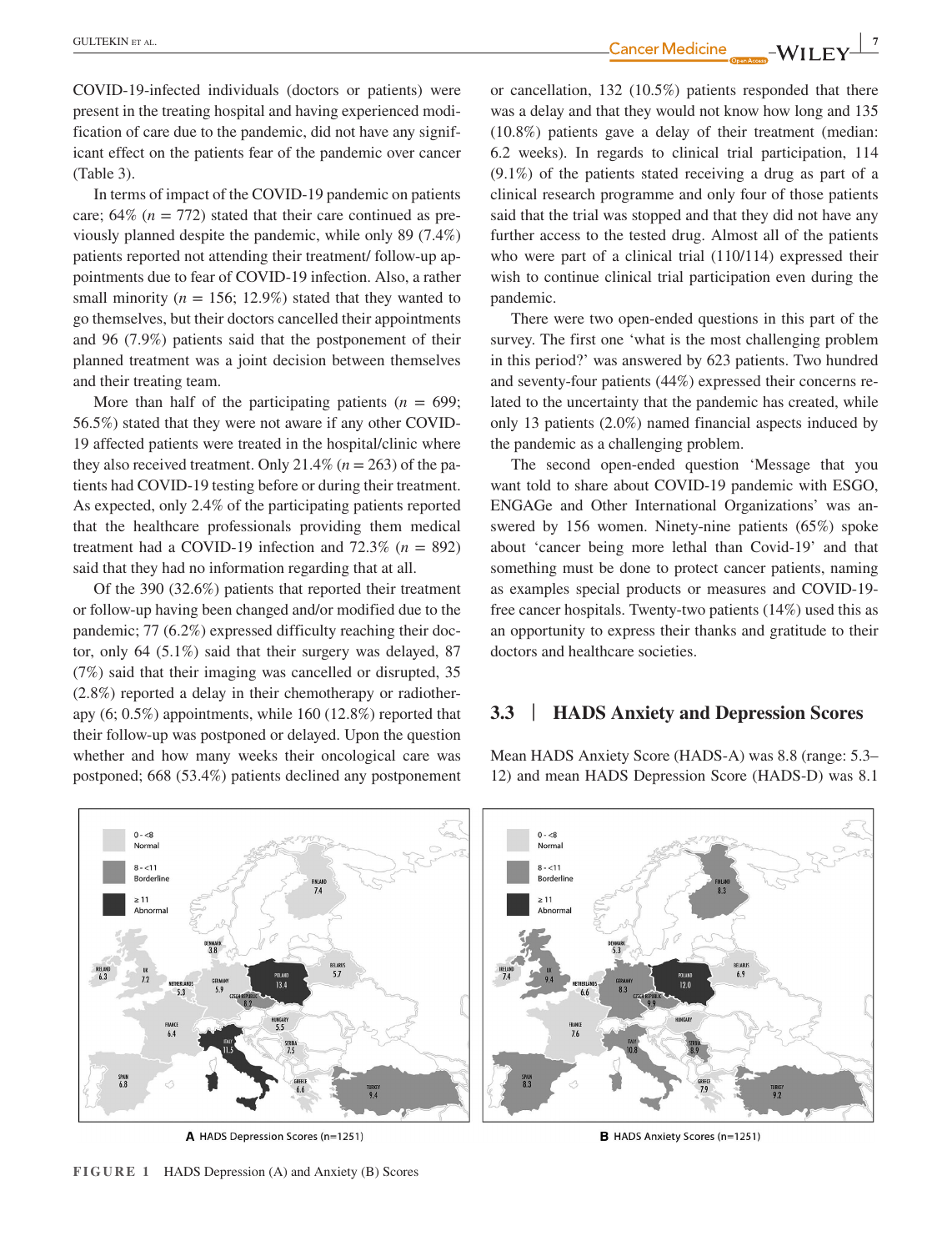|  |                                                     | TABLE 4 Risk factors for abnormal (i.e. 11–21) HADS anxiety |
|--|-----------------------------------------------------|-------------------------------------------------------------|
|  | score: multivariate analysis (logistic regression). |                                                             |

|                                                                                                                             | <b>Odds</b> | 95%Confidence<br>interval |              |           |
|-----------------------------------------------------------------------------------------------------------------------------|-------------|---------------------------|--------------|-----------|
| <b>Variable</b>                                                                                                             | ratio       | Lower                     | <b>Upper</b> | $p$ value |
| Age ( $\geq$ 70 vs.<br>$<$ 70 years)                                                                                        | 1.24        | 0.74                      | 2.08         | 0.41      |
| Type of treatment (1)<br>or $2 \text{ vs. } 3$                                                                              | 0.8         | 0.57                      | 1.13         | 0.20      |
| <b>HADS</b> depression<br>score $(\geq 11$ vs.<br><11)                                                                      | 11.98       | 8.52                      | 16.84        | < 0.001   |
| Additional<br>comorbidities (yes<br>vs. no)                                                                                 | 1.27        | 0.91                      | 1.76         | 0.16      |
| Experienced<br>modification of<br>care due to the<br>pandemic (of any<br>type) (yes vs. no)                                 | 1.52        | 1.07                      | 2.16         | 0.02      |
| COVID-19 fear more<br>than cancer fear<br>(yes vs. no)                                                                      | 1.04        | 0.7                       | 1.54         | 0.86      |
| Ovarian cancer (yes<br>vs. no)                                                                                              | 1.08        | 0.78                      | 1.49         | 0.66      |
| Concerned about<br>not being able to<br>visit the oncology<br>doctor during<br>the COVID-19<br>pandemic (yes<br>vs. no)     | 1.94        | 1.35                      | 2.80         | < 0.001   |
| Concerned about<br>the progression<br>of cancer if<br>treatment/<br>follow-up is<br>cancelled/<br>postponed (yes<br>vs. no) | 1.05        | 0.70                      | 1.56         | 0.82      |

(range: 3.8–13.4). Detailed HADS anxiety and depression scores per country are represented in Table 1 and Figure 1. Five hundred and eight (40.6%) women had a normal,

301 (24.1%) had a borderline and 442 (35.3%) had an abnormal HADS Anxiety score; whereas the equivalent HADS Depression score was: 610 (48.8%), 258 (20.6%) and 383 (30.6%), respectively.

In the multivariate logistic regression analysis, we could identify a HADS Depression score of  $\geq$ 11 (OR: 11.98; 95%) CI: 8.52–16.84), having experienced modification of care due to the pandemic of any type (OR: 1.52; 95% CI: 1.07– 2.1) and concerned about not being able to visit the oncology doctor during the COVID-19 pandemic (OR: 1.94; 95% CI:

**TABLE 5** Risk factors for abnormal (i.e. 11–21) HADS depression score: multivariate analysis (logistic regression).

|                                                                                                                          | Odds  | interval | 95% Confidence |           |
|--------------------------------------------------------------------------------------------------------------------------|-------|----------|----------------|-----------|
| <b>Variable</b>                                                                                                          | ratio | lower    | upper          | $p$ value |
| Age $(\geq 70$ vs.<br><70 years)                                                                                         | 0.84  | 0.49     | 1.42           | 0.51      |
| Type of treatment (1)<br>or $2$ vs. $3)$                                                                                 | 0.86  | 0.6      | 1.22           | 0.39      |
| HADS anxiety score<br>$(≥11$ vs. <11)                                                                                    | 12.02 | 8.55     | 16.9           | < 0.001   |
| Additional<br>comorbidities (yes<br>vs. no)                                                                              | 1.52  | 1.09     | 2.13           | 0.02      |
| Experienced<br>modification of<br>care due to the<br>pandemic (of any<br>type) (yes vs. no)                              | 0.75  | 0.52     | 1.08           | 0.12      |
| COVID-19 fear more<br>than cancer fear<br>(yes vs. no)                                                                   | 1.15  | 0.77     | 1.71           | 0.51      |
| Ovarian cancer (yes<br>vs. no)                                                                                           | 0.88  | 0.63     | 1.22.          | 0.44      |
| Concerned about<br>not being able to<br>visit the oncology<br>doctor during<br>the COVID-19<br>pandemic (yes vs.<br>no)  | 9.65  | 0.45     | 0.95           | 0.03      |
| Concerned about the<br>progression of<br>cancer if treatment/<br>follow-up is<br>cancelled/<br>postponed (yes<br>vs. no) | 1.24  | 0.83     | 1.86           | 0.30      |

1.34–2.8) as being associated with a significantly higher risk for an abnormal (i.e. 11–21) HADS Anxiety score. Age, type of treatment or cancer, additional comorbidities, being afraid more of COVID-19 than fear or being concerned about the progression of cancer if treatment/follow-up were cancelled or postponed, did not have any significant effect on patients' anxiety levels (Table 4).

For patients presenting with abnormal HADS Depression scores (ie  $\geq$ 11), multivariate analysis did not identify age, type of treatment or cancer, having experienced modifications of care due to the pandemic, being afraid more of COVID-19 than cancer and being concerned about the progression of cancer if treatment/follow-up was cancelled or postponed as independent prognostic factors, but solely abnormal HADS Anxiety scores (OR: 12.02; 95% CI: 8.55–16.9) and presence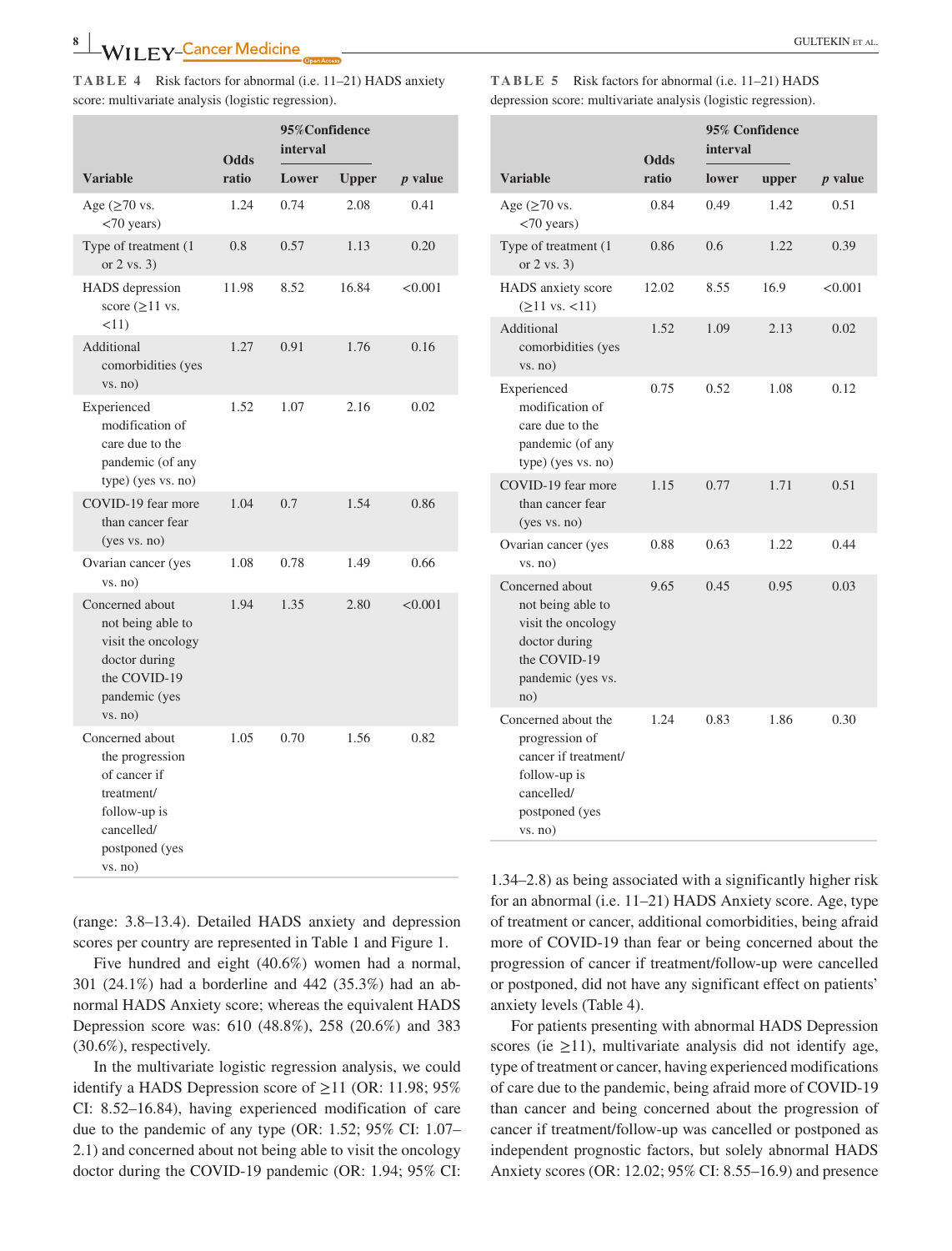of additional comorbidities (OR: 1.522; 95% CI: 1.08–2.13). Patients who were concerned about not being able to visit their oncology doctor during the COVID-19 pandemic were significantly less likely to show high depression scores (OR: 0.652; 95% CI: 0.449–0.949) (Table 5).

# **4** | **DISCUSSION**

We present the findings of the largest survey, to the best of our knowledge that captures the views, fears and perspectives of patients with gynaecological cancer in Europe related to the impact and modifications of their care due to the COVID-19 pandemic. With 1251 responders from 16 European countries we achieved a large geographical coverage in an effort to overcome any local bias. Also, by having both online and paper questionnaires, we wished to eliminate the known biases of online surveys and distribution processes. We demonstrated that even though, as expected, most patients named cancer as a major risk factor for developing COVID-19, less than one fifth of them were actually more afraid of COVID-19 than their cancer condition and this was mostly the case among the elderly patients over 70 years of age. Although patients were aware of their increased risk of developing COVID-19, their main concern was still the potential to develop progressive disease as a result of treatment disruption during the pandemic. For that reason, more than 90% of patients tried to attend their planned treatment appointments as originally scheduled.

As anticipated, feelings of anxiety and depression were strongly cross-correlated. The inability to visit their treating team as well as experiencing modifications of care due to the pandemic, significantly contributed to high patients' anxiety levels. With growing body of evidence that psychological distress might have some predictive capacity for cancer presentation and progression, $2^{\overline{2}3}$  it is even more important that we as clinicians do not additionally feed into patients' stress through our actions and to carefully balance any measures we plan in order to adapt to newly emerging situations. Conversely, women with high depression scores appeared as if they were resigned to the situation and were significantly less concerned whether they could reach or visit their doctor. Interestingly, 'being more afraid of COVID-19 than cancer' did not significantly affect anxiety or depression levels.

The clear wish of the patient to continue their participation in clinical trials, something associated with potentially more physical hospital visits and increased morbidity, demonstrates their desire to proceed with maximum therapeutic effort even they are most vulnerable.

The hot-spots of the COVID-19 pandemic in Europe were, as expected, reflected on the HADS anxiety and depression scores we registered. United Kingdom, Italy, France and Spain which have been the most affected countries in

 **|** GULTEKIN et al. **<sup>9</sup>**

Europe registering 27,000–40,000 COVID-19-related deaths, $^{24}$  indeed showed abnormal HADS scores with Italy leading probably due to the fact that it was the first heavily affected European country. However, also other areas such as Turkey and Eastern Europe recorded some of the highest anxiety and depression levels in our survey even though the number of new cases and deaths from the COVID-19 pandemic were some of the lowest in Europe.<sup>24</sup> This might potentially indicate that it is not just the fear for the virus itself that causes patients distress, but rather the implications that the pandemic has on the society, with some countries being able to possibly cope and adapt more readily depending on their resources and mechanisms of restructuring care.

Surprisingly, cancer type and treatment did not have any significant impact on patients' anxiety and depression scores. Ovarian cancer was the most common cancer type in our survey, probably due to the chronic condition of the disease with patients being under long-term treatment and follow-up, participating in a plethora of clinical trials and often being under maintenance regimens. Given its specific need for extensive cytoreductive surgery and multivisceral resections, in many countries ovarian cancer surgeries had to be postponed or cancelled as a result of the disruption of infrastructural support.<sup>6,7,10,12</sup> We would have assumed that patients with ovarian cancer would have much higher anxiety and depression levels than those with more favourable cancer types, such endometrial cancer, which however was clearly not the case.

A common theme was throughout a lack of transparency and information flow to the patients regarding the COVID-19 incidence in their treating hospital and also around COVID-19 testing, clearly identifying the caveats in how the healthcare system was reshaped to accommodate both COVID-19 patients and non-COVID-19 patients and also staff.

The findings of our study send a clear message to the healthcare community that even in times of crisis, such as natural disasters and pandemics, patients are more concerned about their individual health needs and our responsibility as healthcare professionals is not to fail them despite all challenges. Similar papers in other cancers like breast cancer, show similar findings to us with women with cancers demonstrating significant levels of anxiety, depression and perceived cognitive function due to the COVID-19 situation. Collectively the authors and oncology community seem to appeal and advocate the rapid implementation of accessible interventions designed to promote emotional resilience of cancer patients in times of crisis.<sup>25</sup>

There are limitations to our study. We almost most certainly failed to reach the older patients with multiple comorbidities, shielding at home alone, too afraid of the pandemic and too scared to reach out to the community. Moreover, hard copies of the survey were completed at hospital appointments during an interaction with their doctors at which they could discuss their concerns and feel reassured. Patients who had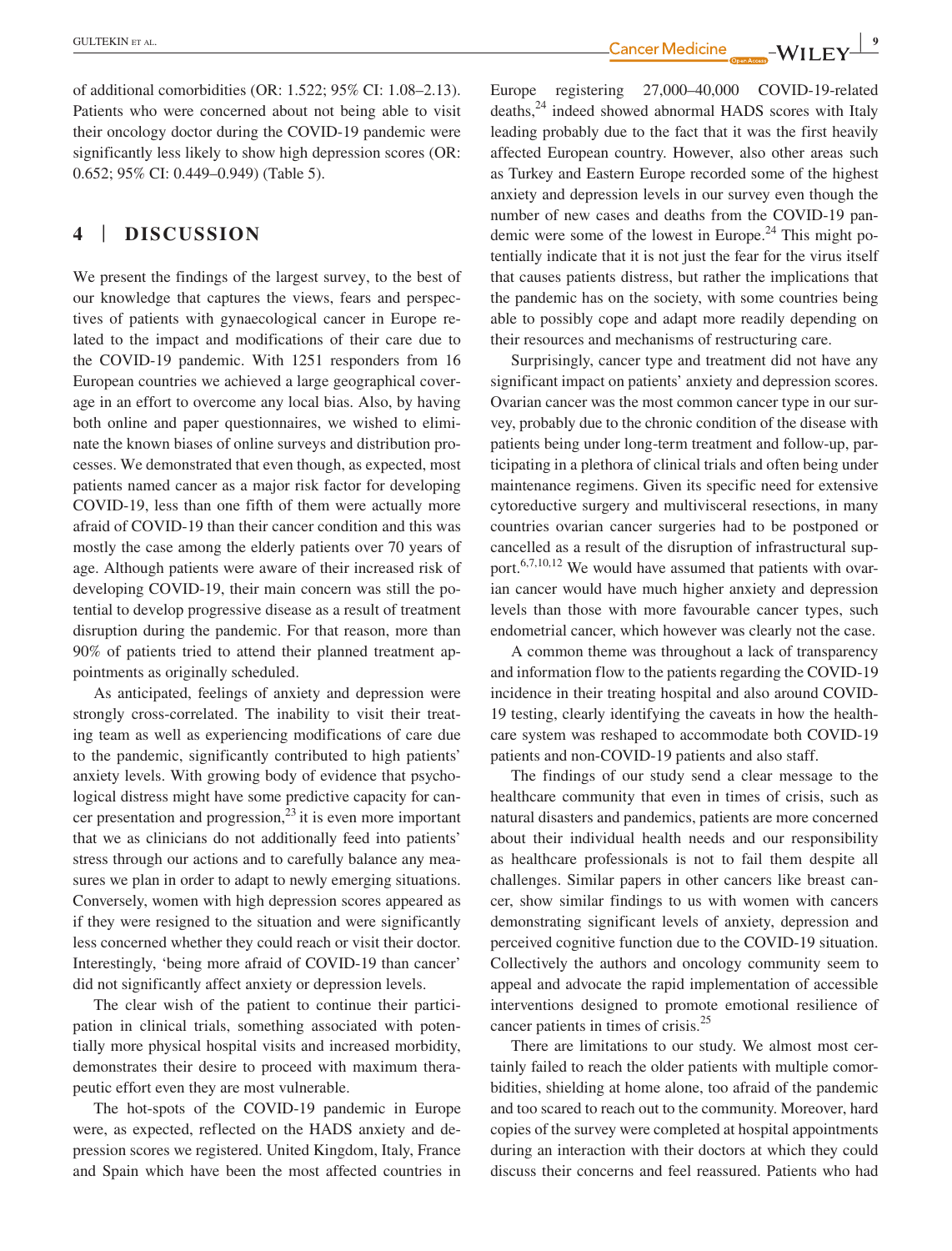relapsed or palliative surgery cancelled and did not receive any systemic treatment in the meantime, would not necessarily had access to the survey due to reduced interaction with their treating teams. Cross-sectional nature of this survey prevents comparison of present to pre-pandemic levels of anxiety and depression. We cannot totally exclude the expected baselines increased anxiety and depression scores in cancer patients, despite the fact that analysis is only performed for abnormally high scores. Finally, we were not able to quantify the impact of telemedicine and virtual clinics, many of which were rapidly developed during the pandemic, and may also have provided reassurance to certain subgroups.

Still, our findings provide a solid basis for the healthcare community to improve our understanding of how patients perceive modifications of care in times of crisis and how they set their priorities on a personal level along with an appeal of transparency and information flow. With cancer deaths representing an inevitable collateral damage, patients voice needs to be heard in clinical, regulatory and political decision-making circles, especially when reinstating care over the upcoming period of the anticipated recovery. These findings would also need to guide future decisions should subsequent waves of COVID-19 or new pandemics emerge. Even if the governments could not make necessary preventive measures for patients' anxiety during the pandemic periods, national and international societies can help the patients as much as they can. ESGO family with around 2,500 members have read the message from the cancer patients. Together with ENGAGe, a serial action has been implemented such as COVID-19 webinars for patients, relaxing and stress reliving teleconferences with patients, an ESGO Task Force for COVID-19 with the contributions of patients and official COVID-19 leaflets. These can be implemented globally and patients can be incorporated in to decision-making analysis during the pandemic periods.

#### **ACKNOWLEDGEMENT**

The authors express their gratitude for ENGAGe-European Network of Gynaecological Cancer Advocacy Group-Executive Group and Member Societies: Association de Afectados por Cáncer de Ovario, Spain (Charo Hierro Racionero); ASEAS––Spanish Association for Affected by Sarcomas, Spain (Natalia Fernández); ACTO Onlus–– Alleanza contro il Tumore Ovarico, Italy (Nicoletta Cerana, Elisabetta Ricotti); LOTO Onlus––Uniti Contro il Tumore Ovarico, Italy (Graziella Morabito, Manuela Bignami); Associazione Oppo e le Sue Stanze Onlus, Italy (Teresa Madia); Eurydyki, Poland (Malgorzata Kretowska); Blue Butterfly Association/Stowarzyszenie Niebieski Motyl, Poland (Barbara Górska); WE Patients Foundation, Poland (Joanna Turkiewicz); Ovarian Cancer Action, United Kingdom (Cary Wakefield); Ovacome, United Kingdom (Victoria Clare), Womb Cancer Support, United Kingdom

(Kaz Malloy); Jo's Trust, United Kingdom (Kate Sanger, Dan Joyce); Stiftung Eierstock Krebs/German Foundation Ovarian Cancer Foundation, Germay (Prof. Elisabeth Steinhagen-Thiessen, Susanne Fechner); Eirstockkrebs Deutschland e.V./ German Association of Ovarian Cancer, Germany (Andrea Krull); 'Olijf'/Dutch organisation for Gynaecological cancer, Netherlands (Kim Hulcher, Linda Snoep); Imagyn, The Patient Advocacy Group, France (Pascale Jubelin, Coralie Marjollet); Veronica, Czech Republic (Veronika Cibulová); 'In the Name of Life', Belarus (Taisa Bandarenka, Iryna Zhykhar); Ovacare, Ireland (Sharon O´Toole); Supporting Ovarian Cancer Knowledge (SOCK), Ireland (Dearbhla Bayle); Irish Cancer Society, Ireland (Donal Buggy); Irish Society of Gynaeocological Oncology, Ireland (Yvonne O'Meara); Gynaecological Cancer Patients in Finland (Marjo Sorsa, Eva-Maria Strömsholm), Association of Cancer Patients in Finland, (Mirjami Tran Minh, Emmi Toivonen), Women's centre Milica, Serbia (Vesna Bondžić, Ruzica Pribakovic), and all the other countries' patients listed in the survey for all the efforts used in collecting the data of this project.

# **CONFLICT OF INTEREST**

None.

#### **AUTHOR CONTRIBUTION**

**Murat Gultekin:** Conceptualisation, Methodology, Software, Resources, Formal analysis, Investigation, Writing––Original Draft, Writing––Review & Editing, Supervision and Project administration. **Sertac Ak:** Conceptualisation, Methodology, Software, Resources, Data Curation, Formal analysis, Investigation, Writing–– Review & Editing, Supervision and Project administration. **Ali Ayhan:** Investigation and Writing--Review & Editing. **Aleksandra Strojna:** Investigation & Editing. **Aleksandra Strojna:** Investigation and Writing––Review & Editing. **Andrei Pletnev:** Investigation and Writing––Review & Editing. **Anna Fagotti**: Investigation and Writing––Review & Editing. **Anna Myriam Perrone**: Investigation and Writing–– Review & Editing. **B. Emre Erzenoglu:** Software, Investigation and Writing––Review & Editing. **B. Esat Temiz:** Software, Investigation and Writing––Review & Editing. **Birthe Lemley:** Conceptualisation, Methodology, Validation, Investigation, Writing––Review & Editing, Supervision and Project administration. **Burcu Soyak:** Conceptualisation, Methodology, Software, Resources and Formal analysis, **Cathy Hughes:** Investigation and Writing––Review & Editing. **David Cibula:** Investigation and Writing––Review & Editing. **Dimitrios Haidopoulos:** Investigation and Writing––Review & Editing. **Donal Brennan:** Investigation and Writing––Review & Editing. **Edoardo Cola:** Investigation and Writing–– Review & Editing. **Elzbieta van der Steen-Banasik:**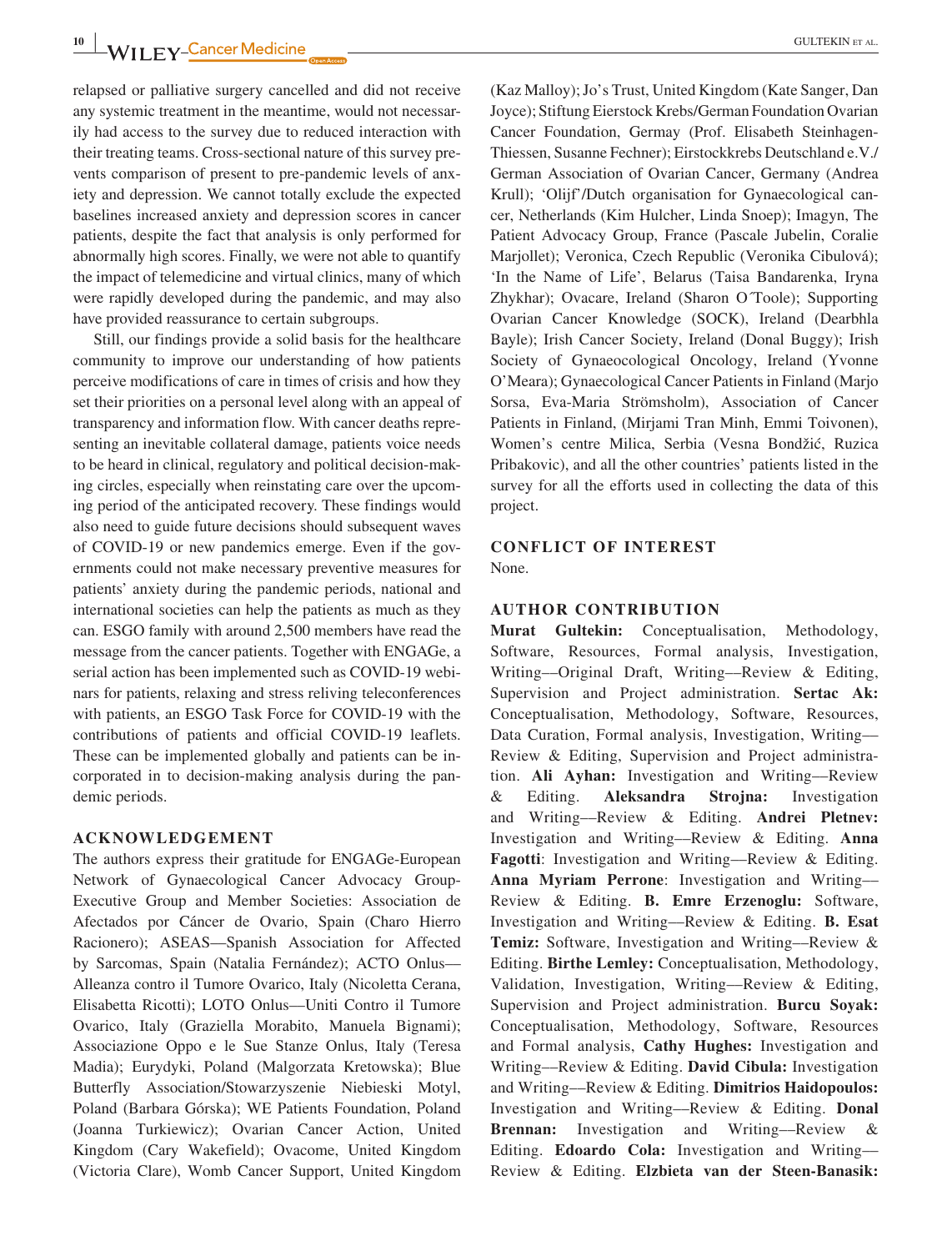Investigation, Writing––Review & Editing. **Esra Urkmez:** Conceptualisation, Methodology, Software, Investigation and Writing––Review & Editing. **Huseyin Akilli:** Investigation and Writing––Review & Editing. **Ignacio Zapardiel;** Investigation and Writing––Review & Editing. **Icó Tóth:**Conceptualisation, Methodology, Validation, Investigation, Writing––Review & Editing, Supervision and Project administration. **Jalid Sehouli:** Conceptualisation, Investigation, and Writing––Review & Editing. **Kamil Zalewski**: Conceptualization, Methodology, Investigation, Writing––Review & Editing, Supervision and Project administration. **Kiarash Bahremand:** Investigation and Writing––Review & Editing. **Luis Chiva:** Investigation and Writing––Review & Editing. **Mansoor Raza Mirza:** Investigation and Writing––Review & Editing. **Maria Papageorgiou:** Conceptualisation, Methodology, Validation, Investigation, Writing––Review & Editing, Supervision and Project administration. **Novak Zoltan:** Investigation and Writing––Review & Editing. **Petra Adámková:** Conceptualisation, Methodology, Validation, Investigation, Writing––Review & Editing, Supervision and Project administration. **Philippe Morice:** Investigation, Writing––Review & Editing, Supervision and Project administration. **Sonia Garrido-Mallach:** Investigation and Writing––Review & Editing. **Utku Akgor:** Conceptualisation, Methodology, Software, Resources and Formal analysis, **Vasilis Theodoulidis:** Investigation and Writing––Review & Editing. **Zafer Arik:** Investigation and Writing––Review & Editing. **Karina Dahl Steffensen:** Conceptualisation, Methodology, Software, Resources, Investigation, Writing––Review & Editing, Supervision and Project administration. **Christina Fotopoulou:** Conceptualisation, Methodology, Software, Resources, Formal analysis, Investigation, Writing––Original Draft, Writing––Review & Editing, Supervision and Project administration.

#### **DATA AVAILABILITY STATEMENT**

Data available on request from the authors.

#### **ORCID**

*Murat Gultekin* **•** <https://orcid.org/0000-0002-4221-4459> *Anna Myriam Perrone* [https://orcid.](https://orcid.org/0000-0003-3140-4772) [org/0000-0003-3140-4772](https://orcid.org/0000-0003-3140-4772)

#### **REFERENCES**

- 1. Raymond E, Thieblemont C, Alran S, Faivre S. Impact of the COVID-19 outbreak on the management of patients with cancer. *Target Oncol*. 2020;22:1-11.
- 2. Glehen O, Kepenekian V, Bouché O, Gladieff L, Honore C, RENAPE-BIG-RENAPE. Treatment of primary and metastatic peritoneal tumors in the COVID-19 pandemic. Proposals for prioritization from the RENAPE and BIG-RENAPE groups. *J Visc Surg*. 2020;23:S1878–7886(20), 30118–1.

3. Desideri I, Pilleron S, Battisti NML, et al. Caring for older patients with cancer during the COVID-19 pandemic: a young international society of geriatric oncology (SIOG) global perspective. *Geriatr Oncol*. 2020;S1879–4068(20)30215–0.

- 4. Wang Y, Zhang S, Wei L, et al. Recommendations on management of gynecological malignancies during the COVID-19 pandemic: perspectives from Chinese gynecological oncologists. *J Gynecol Oncol*. 2020. [https://doi.org/10.3802/jgo.2020.31.e68.](https://doi.org/10.3802/jgo.2020.31.e68) Online ahead of print
- 5. Vecchione L, Stintzing S, Pentheroudakis G, Douillard JY, Lordick F. ESMO management and treatment adapted recommendations in the COVID-19 era: colorectal cancer. *ESMO Open*. 2020;5(Suppl 3):e000826. [https://doi.org/10.1136/esmoo](https://doi.org/10.1136/esmoopen-2020-000826) [pen-2020-000826](https://doi.org/10.1136/esmoopen-2020-000826)
- 6. [https://www.bgcs.org.uk/wp-content/uploads/2020/05/BGCS](https://www.bgcs.org.uk/wp-content/uploads/2020/05/BGCS-guidance-v-3-final_-1.pdf)[guidance-v-3-final\\_-1.pdf.](https://www.bgcs.org.uk/wp-content/uploads/2020/05/BGCS-guidance-v-3-final_-1.pdf) Accessed November 2020.
- 7. [https://www.england.nhs.uk/coronavirus/wp-content/uploads/](https://www.england.nhs.uk/coronavirus/wp-content/uploads/sites/52/2020/03/specialty-guide-acute-treatment-cancer-23-march-2020.pdf) [sites/52/2020/03/specialty-guide-acute-treatment-cancer-23](https://www.england.nhs.uk/coronavirus/wp-content/uploads/sites/52/2020/03/specialty-guide-acute-treatment-cancer-23-march-2020.pdf) [march-2020.pdf](https://www.england.nhs.uk/coronavirus/wp-content/uploads/sites/52/2020/03/specialty-guide-acute-treatment-cancer-23-march-2020.pdf). Accessed November 2020.
- 8. Ramirez PT, Chiva L, Ane Gerda Z, et al. COVID-19 global pandemic: options for management of gynecologic cancers. *Int J Gynecol Cancer*. 2020;30(5):561-563. [https://doi.org/10.1136/](https://doi.org/10.1136/ijgc-2020-001419) [ijgc-2020-001419](https://doi.org/10.1136/ijgc-2020-001419). Epub 2020 Mar 27
- 9. [https://www.asco.org/asco-coronavirus-information/care-indiv](https://www.asco.org/asco-coronavirus-information/care-individuals-cancer-during-COVID-19) [iduals-cancer-during-COVID-19.](https://www.asco.org/asco-coronavirus-information/care-individuals-cancer-during-COVID-19) Accessed June 2020.
- 10. [https://www.sgo.org/clinical-practice/management/COVID-19](https://www.sgo.org/clinical-practice/management/COVID-19-resources-for-health-care-practitioners/surgical-considerations-for-gynecologic-oncologists-during-the-COVID-19-pandemic/) [resources-for-health-care-practitioners/surgical-considerations](https://www.sgo.org/clinical-practice/management/COVID-19-resources-for-health-care-practitioners/surgical-considerations-for-gynecologic-oncologists-during-the-COVID-19-pandemic/)[for-gynecologic-oncologists-during-the-COVID-19-pandemic/.](https://www.sgo.org/clinical-practice/management/COVID-19-resources-for-health-care-practitioners/surgical-considerations-for-gynecologic-oncologists-during-the-COVID-19-pandemic/) Accessed June 2020.
- 11. [https://www.esmo.org/guidelines/cancer-patient-management](https://www.esmo.org/guidelines/cancer-patient-management-during-the-covid-19-pandemic) [-during-the-covid-19-pandemic.](https://www.esmo.org/guidelines/cancer-patient-management-during-the-covid-19-pandemic) Accessed November 2020.
- 12. <https://www.esgo.org/esgo-COVID-19-communication/>. Accessed November 2020.
- 13. COVID-19Surg Collaborative, Nepogodiev D, Bhangu A. Elective surgery cancellations due to the COVID-19 pandemic: global predictive modelling to inform surgical recovery plans. *Br J Surg*, 2020.<https://doi.org/10.1002/bjs.11746>
- 14. Liang W, Guan W, Chen R, et al. Cancer patients in SARS-CoV-2 infection: a nationwide analysis in China. *Lancet Oncol*. 2020;21(3):335-337.
- 15. Xia Y, Jin R, Zhao J, Li W, Shen H. Risk of COVID-19 for cancer patients. *Lancet Oncol*. 2020;21(4):e180. [https://doi.org/10.1016/](https://doi.org/10.1016/S1470-2045(20)30150-9) [S1470-2045\(20\)30150-9](https://doi.org/10.1016/S1470-2045(20)30150-9)
- 16. COVID-19Surg Collaborative. Mortality and pulmonary complications in patients undergoing surgery with perioperative SARS-CoV-2 infection: an international cohort study. *The Lancet*. 2020;396(10243):27-38. [https://doi.org/10.1016/S0140](https://doi.org/10.1016/S0140-6736(20)31182-X) [-6736\(20\)31182-X.](https://doi.org/10.1016/S0140-6736(20)31182-X)
- 17. GCO. Cancer today. <http://gco.iarc.fr/today/home>. Accessed April 25, 2020.
- 18. Sankaranarayanan R, Ferlay J. Worldwide burden of gynecological cancer. In: Preedy VR, Watson RR, eds. *Handbook of disease burdens and quality of life measures*. New York, NY: Springer; 2010:803-823.
- 19. Sud A, Jones M, Broggio J, et al. Collateral damage: the impact on outcomes from cancer surgery of the COVID-19 pandemic. *Ann Oncol*. 2020;31(8):1065-74. [https://doi.org/10.1016/j.](https://doi.org/10.1016/j.annonc.2020.05.009) [annonc.2020.05.009](https://doi.org/10.1016/j.annonc.2020.05.009)
- 20. Snaith RP. The hospital anxiety and depression scale. *Health Qual Life Outcomes*. 2003;1:29.<https://doi.org/10.1186/1477-7525-1-29>